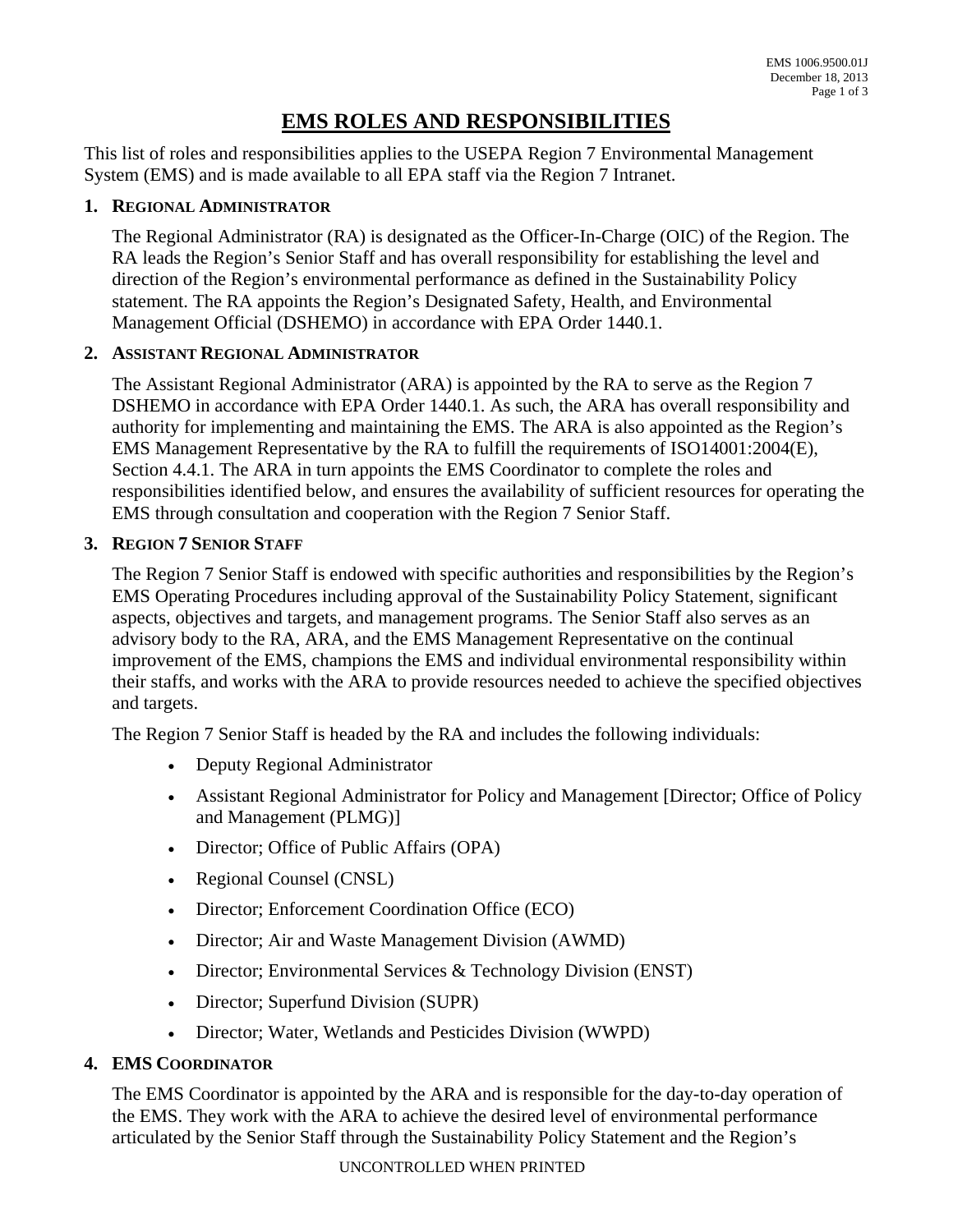limited to, leading the EMS Integration Team; ensuring the timely completion of all tasks contained in the EMS OPs; managing the EMS Manual; monitoring and measuring progress on achieving objectives and targets. In this capacity, the duties of the EMS Coordinator include, but are not objectives and targets; communicating EMS information and training staff; coordinating and arranging for EMS compliance assessments and internal audits; and assisting the EMS Management Representative with required EMS management reviews during the EMS cycle.

#### **5. ASSOCIATE EMS COORDINATOR**

The Associate EMS Coordinator works closely with the EMS Coordinator on the completion of assigned duties and serves with the authority and responsibility of the Coordinator in their absence.

### **6. EMS ADVISORY TEAM**

 member of the Senior Staff; the EMS Coordinator and Associate EMS Coordinator; and two (2) The EMS Advisory Team's role is to assess the on-going effectiveness of the management system in meeting the Region's Policy Statement; assess the pervasiveness of the management system within the Region's "culture;" and be visible ambassadors for the system within the Region. This Team includes the Deputy Regional Administrator; EMS Management Representative; one (1) volunteer volunteer Branch Chiefs.

## **7. EMS INTEGRATION TEAM**

 Statement, legal and other requirements, and goals provided by EPA and then passes them to the The EMS Integration Team's role is primarily one of consultation and facilitation. It develops broadbased environmental and sustainability objectives consistent with the Region's Sustainability Policy Functional Teams for implementation. The Team also assesses the effectiveness of the Functional Teams in meeting their objectives and targets, provides guidance and direction in overcoming obstacles, and identifies and mitigates potential cross-Team conflicts. This Team includes the EMS Coordinator; Associate EMS Coordinator; functional team leads; Regional sustainability consultants; and union representatives.

## **8. FUNCTIONAL TEAM LEADS**

 Functional Team Leads are members of the EMS Integration Team and have a variety of additional working with the EMS Coordinator and others to develop objectives and targets specific to the measuring updates to the EMS Coordinator and members of the EMS Integration Team to help meet roles and responsibilities defined in the Region's operating procedures. Principal among these are management programs their team oversees; achieving the objectives and targets approved by the Region's Senior Management for their program; filling out and maintaining the management program form (as appropriate) to aid in the management of their program; providing monitoring and EMS reporting and communication requirements; and representing their program to compliance assessors and EMS auditors. Functional Teams include the Green Meeting Team; Sustainable Travel Team; Reduce, Reuse, Recycle Team; Sustainable Purchasing Team; Sustainable Facilities Team; Hazardous Waste Compliance Team; Sustainability Opportunities and Application Resources (SOAR) Team; and the Communications Tea[m1](#page-1-0).

## **9. COMPLIANCE SUBJECT MATTER EXPERTS**

 $\overline{a}$ 

 Several subject matter experts (SMEs) have been appointed by Division Directors to provide technical knowledge and experience in a specific environmental compliance discipline to help ensure the Region's activities are fully compliant with all applicable legal and other requirements. The

<span id="page-1-0"></span> $<sup>1</sup>$  The Communications Team is a support team and does not oversee one of the Region's management programs.</sup>